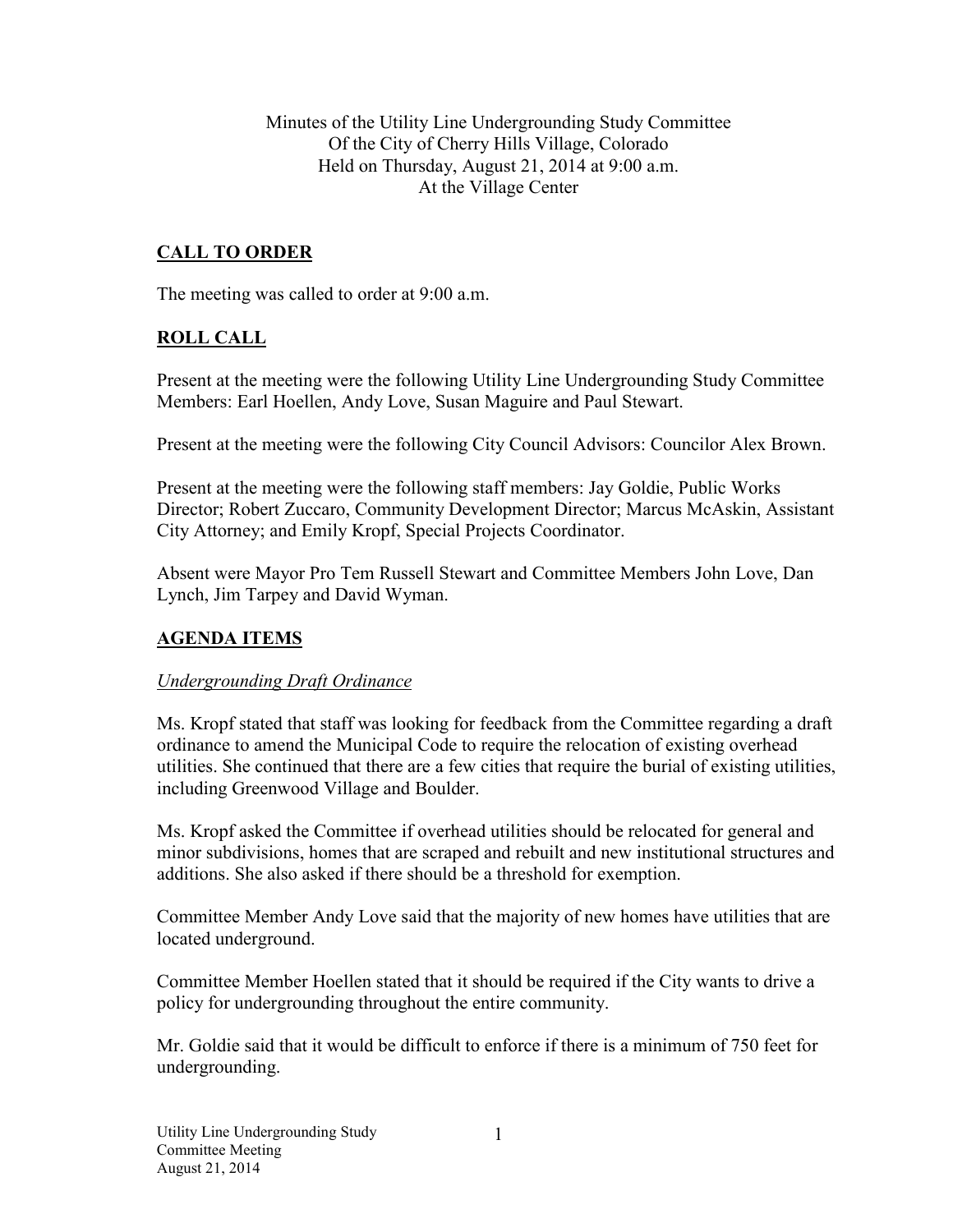Councilor Brown asked how many of each the City sees on a regular basis

Mr. Zuccaro replied that there are few subdivisions. Most development results from new homes and significant remodels.

Councilor Brown stated that there are three scenarios in which undergrounding could be required. First, the lines located on lots that are to be subdivided. Second, the lines located adjacent to lots that are to be subdivided. Third, the lines on lots located that are to have a new residence constructed. He added that the City has a green building program in which permit discounts are offered for meeting certain thresholds.

Committee Member Maguire suggested having neighborhoods share the burden of the costs through special improvement districts.

Committee Member Stewart said that City Council should decide if the City should drive a policy for undergrounding throughout the community.

Mr. McAskin stated that the City could enforce undergrounding even if the majority of projects incorporate buried lines. He added that it is a typical requirement.

Committee Member Andy Love asked if the City will pay for the lines located adjacent to the arterials or if home owners will be responsible for the costs. He added that he is comfortable requiring the burial of service lines for new homes.

Committee Member Maguire recommended requiring the burial of services lines to new institutional structures, as well. She added that the costs of lines adjacent to the arterials should be factored into the City's project estimate.

Committee Member Hoellen asked how many feet from the arterials should be included in the City's costs.

Councilor Brown asked staff to draft an ordinance or memo for the next Committee meeting.

#### *Ballot Question*

Councilor Brown presented a ballot question that would allow the City to access a fiber optic system and directly or indirectly provide services to the community. He stated that the ballot issue would have to be approved by voters to utilize a fiber optic system that was installed at the same time as burial of the overhead utilities.

#### *Policy Outline and Discussion*

The Committee agreed to discuss the policy outline at the next meeting and to start meeting on the first and third Thursday of the month again.